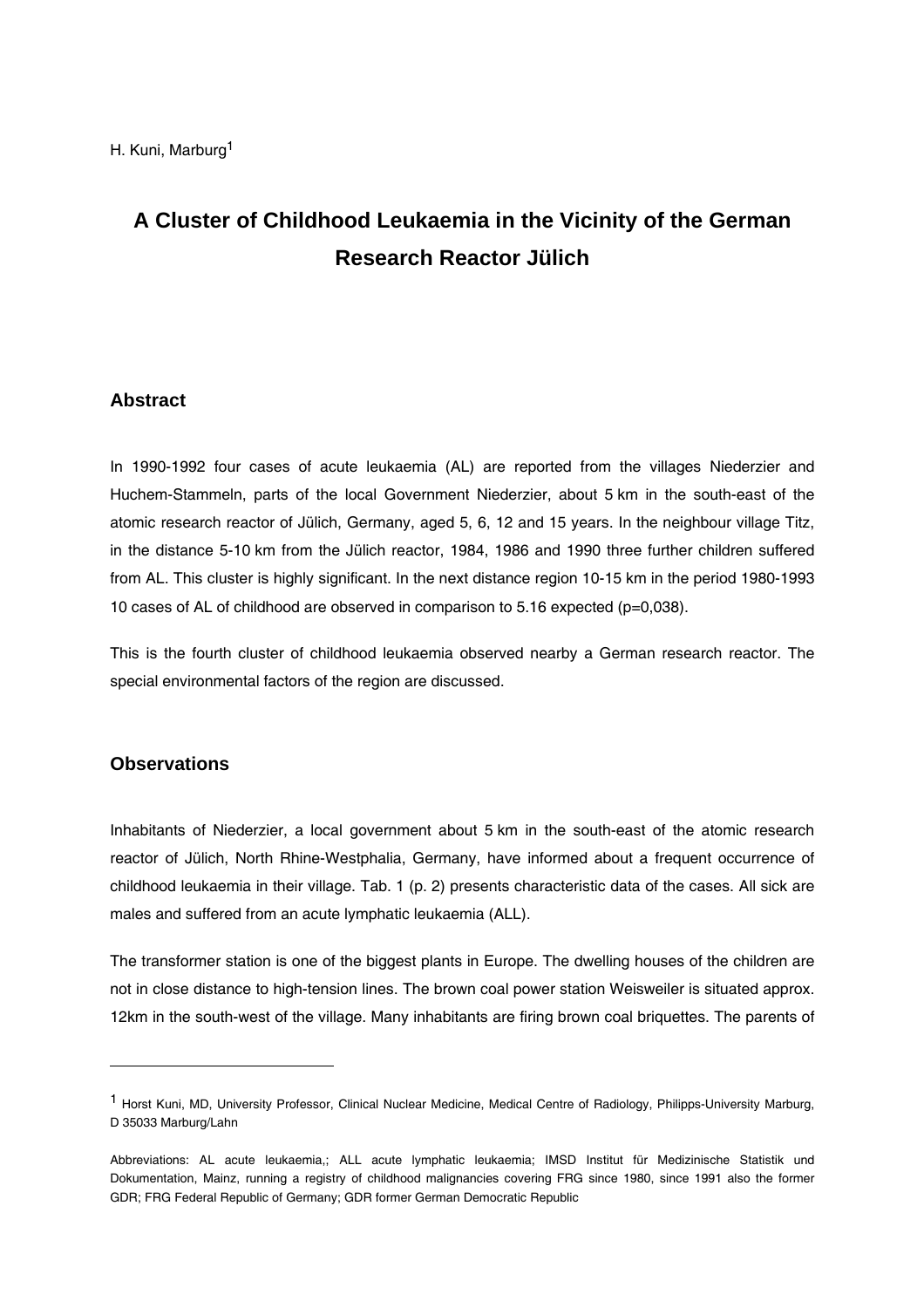<span id="page-1-0"></span>children no. 1 and no. 2 are complaining about smoke from coal firing in the neighbourhood. The dwelling houses of the children in Niederzier are in a distance of approx. 1200-1500m to the brown coal surface mining Hambach situated on the east side of the village. A large scale producer of strawberries in the village sprays plant-protective agents very frequently. The father of child no. 4 has the occupation of a spraying varnisher.

Only the parents of child no. 3 are self-supplying with eggs of chicken kept on open-air.

| Tab. $1:$ | Cases of ALL in Niederzier, |                                                                       |  |  |  |  |  |  |  |  |
|-----------|-----------------------------|-----------------------------------------------------------------------|--|--|--|--|--|--|--|--|
|           |                             | in chronological order by year of diagnosis, age at diagnosis.        |  |  |  |  |  |  |  |  |
|           | Vil                         | village                                                               |  |  |  |  |  |  |  |  |
|           |                             | N Niederzier                                                          |  |  |  |  |  |  |  |  |
|           |                             | S Stammeln in Huchem-Stammeln                                         |  |  |  |  |  |  |  |  |
|           |                             | Since date of immigration, if non-resident                            |  |  |  |  |  |  |  |  |
|           |                             | immigration of parents<br>P.                                          |  |  |  |  |  |  |  |  |
|           |                             | F immigration of father                                               |  |  |  |  |  |  |  |  |
|           |                             | M immigration of mother                                               |  |  |  |  |  |  |  |  |
|           | Med.                        | Medical radiation exposure since more than two years before diagnosis |  |  |  |  |  |  |  |  |
|           | <b>KFA</b>                  | distance to Jülich research plant (centre) in m, rounded to 100m      |  |  |  |  |  |  |  |  |
|           | TS.                         | distance to transformer station (centre) in m, rounded to 100m        |  |  |  |  |  |  |  |  |
|           | Rem.                        | remarks on other hazards                                              |  |  |  |  |  |  |  |  |
|           |                             |                                                                       |  |  |  |  |  |  |  |  |
|           |                             |                                                                       |  |  |  |  |  |  |  |  |

| Year | Age | Vil | Since  | Med.     | <b>KFA</b> | TS   | Rem.                                               |
|------|-----|-----|--------|----------|------------|------|----------------------------------------------------|
|      |     |     |        |          |            |      |                                                    |
| 1990 | 5.  | N   | 1981 P | skull 2* | 4700       | 900  | time of $X$ -ray ?, diagnosis $3/90$               |
| 1990 | 15  | N   | 1975 P | none     | 4800       | 800  | 2y resident in Arnoldsweiler (approx. 10km of KFA) |
| 1991 | 12  | S   | 1979 M | none     | 6000       | 1600 | feet 90, jaw $2^*$ , hand 11/91, diagnosis 12/91   |
| 1992 | 6   | N   | 1984 F | none     | 3800       | 1600 | nose 2* 8/91, hip 2* 4/92, diagnosis 10/92         |

The number of children living in the villages is presented in tab. 2 (p. 2).

Tab. 2: Children in Niederzier (N) and Huchem-Stammeln (HS) aged below 15 and below 20 years (data: district administration Düren)

| Vil   |      |      | Children $<$ 15 |           | Children <20 |      |      |           |  |
|-------|------|------|-----------------|-----------|--------------|------|------|-----------|--|
|       | 1990 | 1991 | 1992            | 1990-1992 | 1990         | 1991 | 1992 | 1990-1992 |  |
| N     | 577  | 566  | 578             | 1721      | 764          | 764  | 774  | 2302      |  |
| HS    | 708  | 720  | 751             | 2179      | 918          | 946  | 970  | 2834      |  |
| Total | 1285 | 1286 | 1329            | 3900      | 1682         | 1710 | 1744 | 5136      |  |

To estimate the expected cases the increasing trend of incidence of acute childhood leukaemia seen in the German registry of childhood malignancies of IMSD in children below 15 years of age in the period 1980-1990 [\[6\]](#page-5-0) was linear extrapolated to the period 1990-1992. The region of Niederzier was classified as environs with very high density of population with 97.7% of the mean incidence of the Federal Republic of Germany (without the former GDR). The estimated incidence is shown in tab. 3 (p. [3\)](#page-2-0).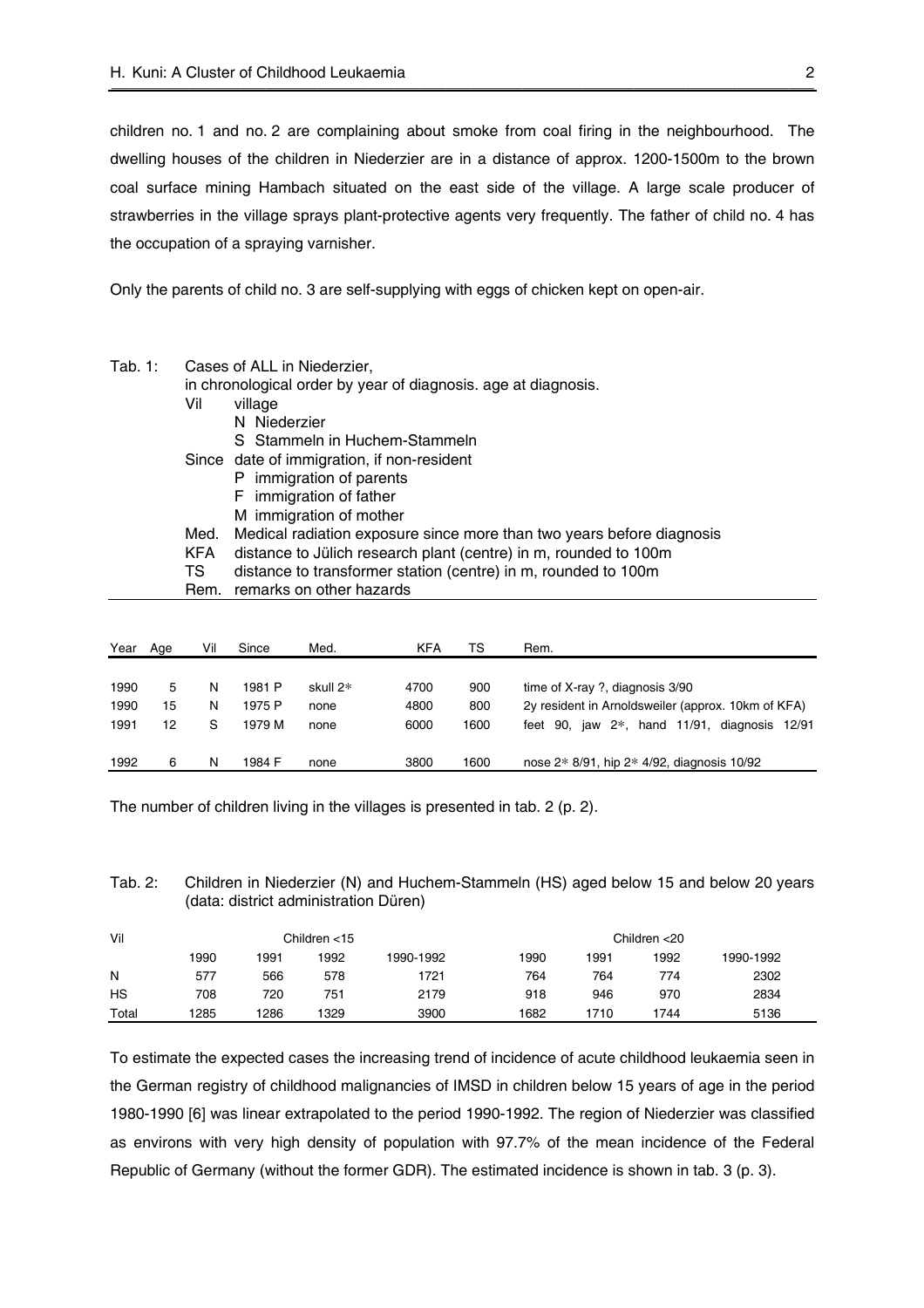<span id="page-2-0"></span>Tab. 3: Estimation of incidence of AL per year and per 100,000 children below 15 years of age in the time period 1990-1992 in the FRG (without the former GDR) "FRG" by extrapolation of the trend in the time period 1980-1990 and in Niederzier, regarding the relation of environs with high density of population ("e.h.d.") to "FRG" [after [6\]](#page-5-0).

|            | 1990   | 1991   | 1992   | 1990-1992 |  |
|------------|--------|--------|--------|-----------|--|
|            |        |        |        |           |  |
| <b>FRG</b> | 4.45   | 4.52   | 4.59   | 4.52      |  |
| e.h.d./FRG | 97.73% | 97.73% | 97.73% | 97.73%    |  |
| Niederzier | 4.34   | 4.42   | 4.49   | 4.42      |  |

The incidence of the age group of children and adolescents below 20 years of age was estimated from the proportion of 88.4% of the age group of children below 15 years seen in the cancer registry of Saarland.

The expected cases of AL are summarised in tab. 4 (p. 3), tab. 5 (p. 3) shows the observed cases and tab. 6 (p. [4\)](#page-3-0) the relation of observed to expected cases. The significance was calculated with the method after Traut as one sided deviation[[10,](#page-5-0) [11\].](#page-6-0) The relation of observed to expected cases in the age group of children and adolescents below 20 years of age in the time period of three consecutive years 1990-1992 is increased by approx. 20fold, a highly significant result.

#### Tab. 4: Estimation of the expected cases of AL in Niederzier, Huchem-Stammeln and both together

|             | Children < 15a |       |       |           | Children $<$ 20a |       |       |           |
|-------------|----------------|-------|-------|-----------|------------------|-------|-------|-----------|
| Vil         | 1990           | 1991  | 1992  | 1990-1992 | 1990             | 1991  | 1992  | 1990-1992 |
|             |                |       |       |           |                  |       |       |           |
| N           | 0.025          | 0.025 | 0.026 | 0.076     | 0.029            | 0.030 | 0.031 | 0.090     |
| HS          | 0.031          | 0.032 | 0.034 | 0.096     | 0.035            | 0.037 | 0.039 | 0.111     |
| <b>Both</b> | 0.056          | 0.057 | 0.060 | 0.172     | 0.065            | 0.067 | 0.069 | 0.201     |

#### Tab. 5: Observed cases of ALL in Niederzier, Huchem-Stammeln and both together

|             | Children < 15a |      |      | Children $<$ 20a |      |      |      |           |
|-------------|----------------|------|------|------------------|------|------|------|-----------|
| OТ          | 1990           | 1991 | 1992 | 1990-1992        | 1990 | 1991 | 1992 | 1990-1992 |
|             |                |      |      |                  |      |      |      |           |
| N           |                |      |      |                  |      |      |      | 3         |
| <b>HS</b>   |                |      |      |                  |      |      |      |           |
| <b>Both</b> |                |      |      | 3                |      |      |      | 4         |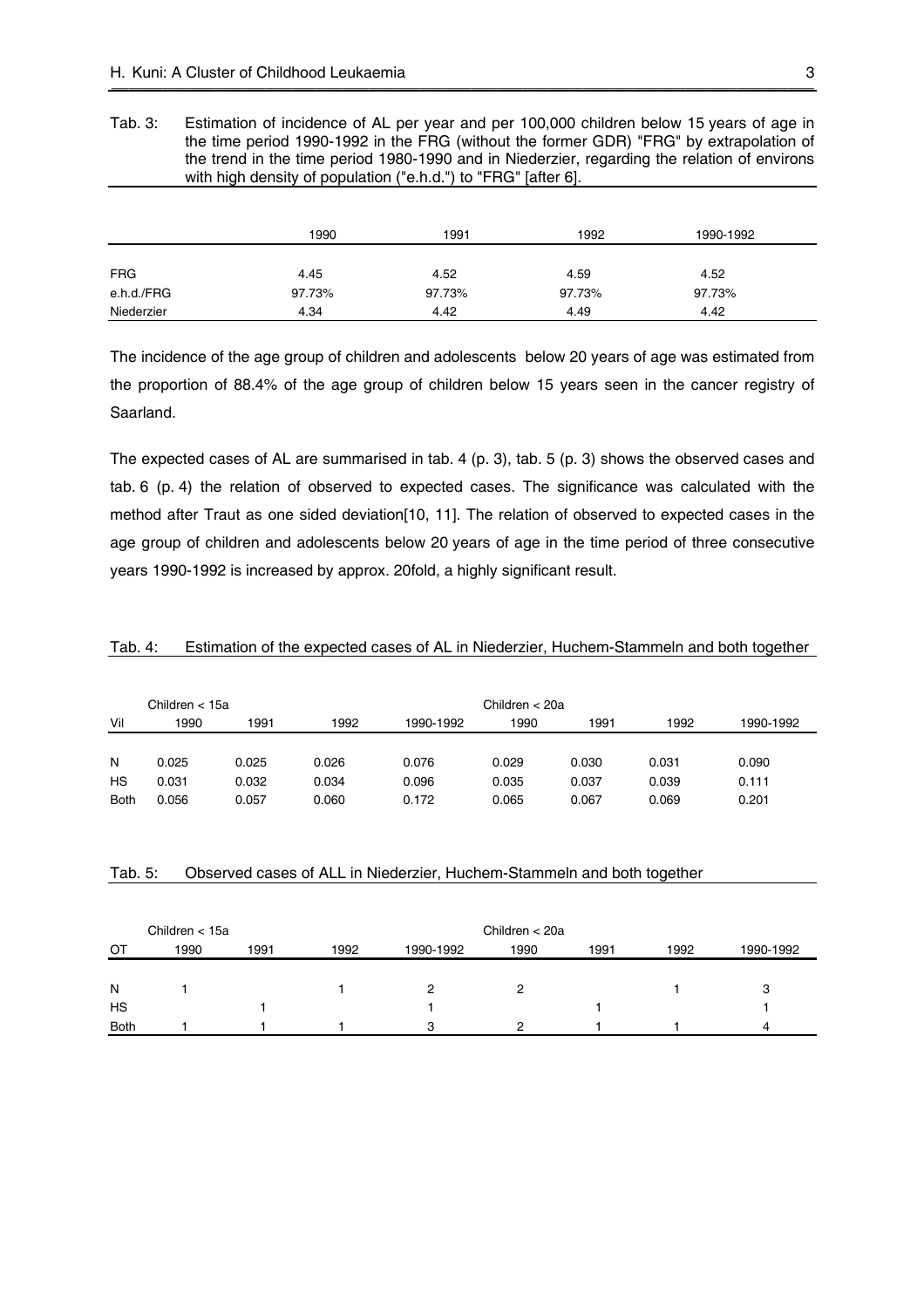|             | Children $<$ 15a |      |      |           |        | Children $<$ 20a |      |           |  |  |
|-------------|------------------|------|------|-----------|--------|------------------|------|-----------|--|--|
| ОT          | 1990             | 1991 | 1992 | 1990-1992 | 1990   | 1991             | 1992 | 1990-1992 |  |  |
|             |                  |      |      |           |        |                  |      |           |  |  |
| N           | 39.9             | 0.0  | 38.5 | 26.3      | 68.1   | 0.0              | 32.5 | 33.4      |  |  |
| p           | 0.02             |      | 0.03 | 0.003     | 0.0004 |                  | 0.03 | 0.0001    |  |  |
| HS          | 0.0              | 31.4 | 0.0  | 10.4      | 0.0    | 27.1             | 0.0  | 9.0       |  |  |
| p           |                  | 0.03 |      | 0.09      |        | 0.04             |      | 0.11      |  |  |
| <b>Both</b> | 17.9             | 17.6 | 16.8 | 17.4      | 30.9   | 15.0             | 14.4 | 19.9      |  |  |
| p           | 0.05             | 0.06 | 0.06 | 0.0008    | 0.002  | 0.07             | 0.07 | 0.00006   |  |  |

#### <span id="page-3-0"></span>Tab. 6: Relation of observed to expected cases of ALL p: statistical significance

# **Discussion**

The increasing trend of the incidence of acute childhood leukaemia in the period 1980-1990 is attributed by the registry to the increasing completeness of registration since the foundation of the registry in 1980. Therefore the extrapolation of this time trend to the period 1990-1992 more likely leads to an overestimation of the expected cases. The expected cases are overestimated also because not all AL are ALL. The one sided test of significance is justified by the hypothesis of a cause increasing the incidence.

Comparing the results with the observations of the registry of childhood malignancies in Mainz [[6\]](#page-5-0) it must be considered that the local government Niederzier was put there into the subregion with a circle of 5-10km around the atomic plant Jülich, because most of the inhabitants are situated in this distance. The inaccuracy of this classification using the relative large borders of local governments is elucidated by the fact, that three of the cases presented here are resident in a distance of less than 5km to the atomic plant.

In the circle 5-10km around the atomic plant Jülich the registry in Mainz (IMSD) reported four cases in the time period 1980-1990. A verification of the registry diminished the cases by one children with an age of 15 years at diagnosis in 1990 (child no. 2) because of the limitation of the registry to children up to 15 years.

In Titz, the neighbourhood village in the circle 5-10km, situated in the north of Niederzier, in 1984, 1986 and 1990, in each year one case was observed by 0.05 cases per year expected [[4\]](#page-5-0). Therefore in total four cases are counted in the circle 5-10km. In 1992 a further case was registered in Titz. Including the three cases in Niederzier in the time period 1990-1993 in both local governments five cases are counted. In the third local government in the circle 5-10km, Aldenhoven, in the western direction of the atomic plant, in the time period 1990-1992 not any case was seen by 1.2 expected cases. (All figures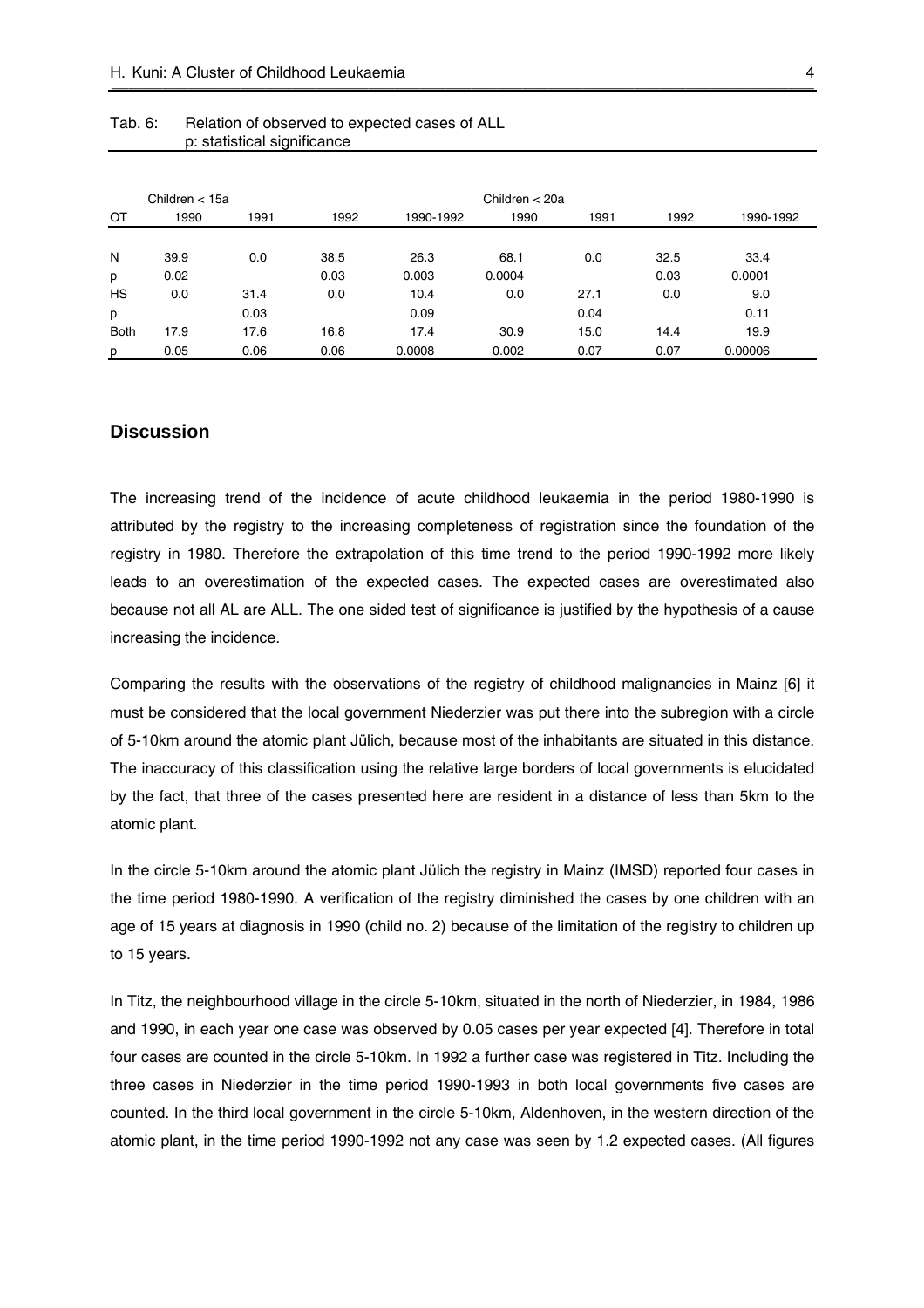for expected cases were calculated by the IMSD from the mean incidence of 4.2 per 100,000 children in the FRG (without the former GDR), registered in 1982-1991 [3].

Comparing the total region in the circle 5-10km in the time period 1990-1993 the relation of five observed cases to 0.73 expected is highly significant with p=0.0009. In the next circle 10-15km in the time period 1980-1993 with ten observed cases to 5.16 expected a significantly increased incidence with p=0.038 was found. Also combining the total region in the circle of 15km around the atomic plant, the significance of the increased incidence of childhood leukaemia remains.

Searching for a common cause for all leukaemia observed in Niederzier the time of onset of child no. 4, aged six years at diagnosis in Octob[er 1992](#page-5-0), determines the earliest possible time of a causing event, autumn 1986. Assuming also an exposure *in utero* nearly the complete ye[ar](#page-5-0) 1986 must be taken into the account. Eventually an induction of leukaemia by exposure of the parents, mainly by incorporation of radionuclides, must be discussed [1, 8, 9]. The atomic bomb survivors suffering from ALL showed a first accumulation of incidence four to six years after the time of bombing [5]. The mean time interval from 1986 to the year of onset in the four cases observed in Niederzier amounts 4.75 years.

Furthermore the increased incidence of childhood leukaemia observed in circles of 15km around planned nuclear power installations by IMSD must be discussed. One of the five regions analysed and showing an a cluster of leukaemia was Borken, a site of a brown coal power station with a large surface mining near by.

Fin[ally](#page-5-0) the detail must be elucidated that all sick children are males, even if statistically not significant. The male-female sex ratio of AL is about 55% in the first years of life and increases to more than 60% in the second decade. A significant cluster of leukaemia of male children was reported by Grosche et al. [2] in a circle of 5km around the atomic research reactor Garching near Munich, Germany, in the time period 1976-1981 (SIR 7.83, p<0.05). A second cluster of male children in this time period, although not significant, but suggestive, these authors hav[e s](#page-5-0)een in a circle of 10km around the atomic research reactor Neuherberg, also near Munich, Germany (SIR1.56, p=0.06). A third cluster in the vicinity of a German research reactor was observed in the circle of 0-10 km around the plant of Rossendorf, near Dresden, 1961-1988 in the former GDR [7]. The increased relative risk of 2.11 (90% confidence interval: 0.92; 4.17) was not significant. The sex ratio was not reported. The pattern of the occurrence of leukaemia during the time period 1980-1990 in the region around Jülich was very similar to that around all atomic power plants in Germany.

A systematically search for the causes of the cluster in Niederzier and Titz by local and regional authorities is missed up to now.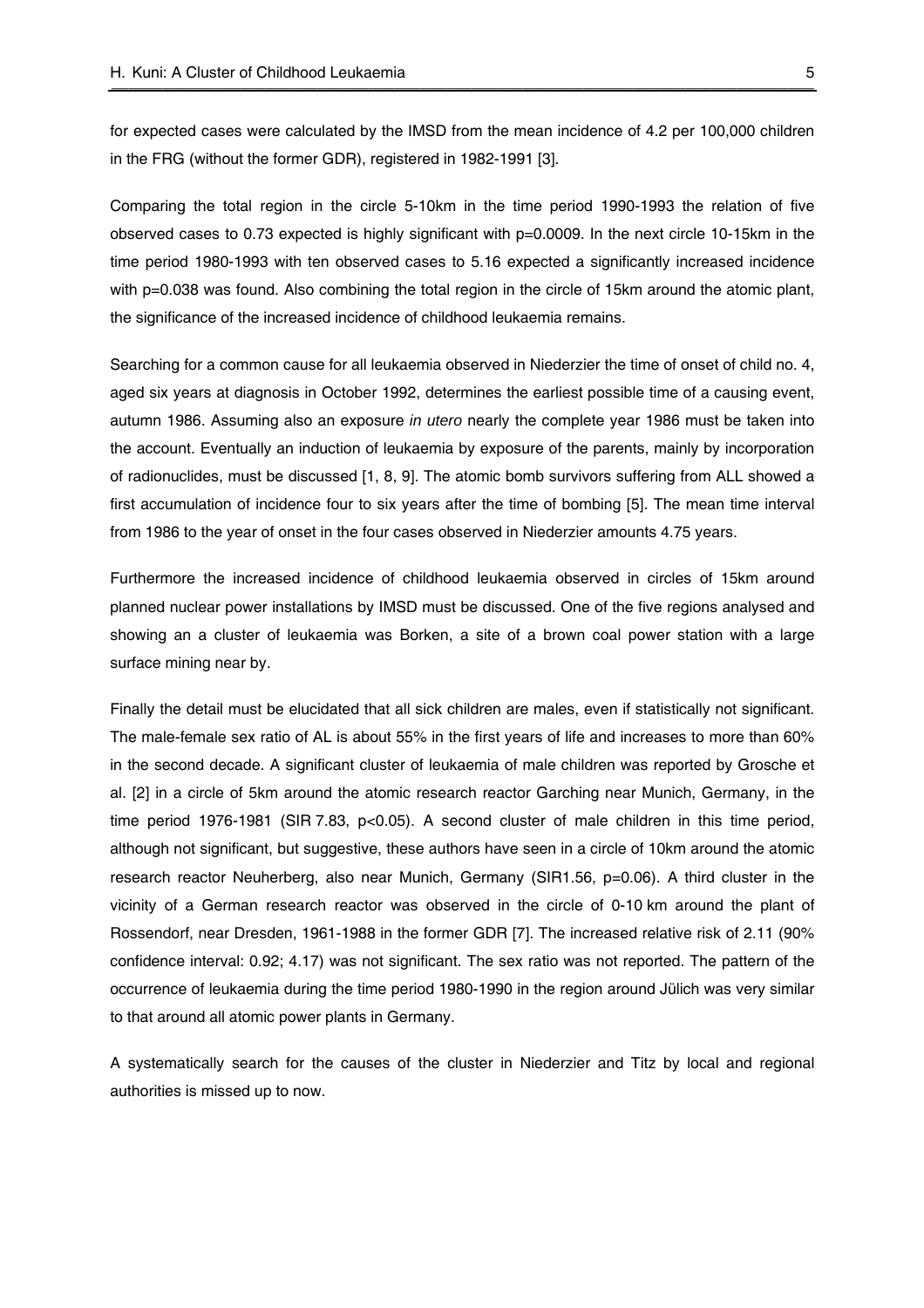# <span id="page-5-0"></span>**Acknowledgements**

The author thanks Mr. Traut for the suggestion utilising his method of testing the significance of increased chromosomal aberrations as seldom events in a relative large known sample of investigated metaphases.

# **References**

- 1. **Gardner, M.J., Snee, M.P., Hall, A.J., Powell, A.J., Downes, S., Terell, J.D.:** Results of Case-Control Study of Leukaemia and Lymphoma among Young People near Sellafield Nuclear Plant in West Cumbria, BMJ 300 (1990), **423**-429
- 2. **Grosche, B., Hinz, G., Tsavachidis, C., Kaul, A.: Analyse der Leukämiemorbidität in Bayern** in den Jahren 1976-1981, Bayer. Staatsmin. f. Landesentwicklung und Umweltfragen (Hrsg.): Materialien 41, 1987
- 3. **Haaf, H.G., Michaelis, J.:** Analyse der Erkrankungsrate für kindliche Malignome in der Gemeinde Niederzier, im Landkreis Düren sowie in der Umgebung der Kernforschungsanlage Jülich, IMSD, Manuscript 8/4/1993, 1993
- 4. **Haaf, H.G., Michaelis, J.:** Letter to Public Health Office Düren, 8/6/93, 1993
- 5. **Ishimaru, M., Ishimaru, T., Belsky, J.L., Tomiyasu, T., Sadamori, N., Hishino, T., Tomonaga, M., Shimizu, N., Okada, H.:** Incidence of Leukemia in Atomic Bomb Survivors, Hiroshima & Nagasaki, 1950 - 71, by Radiation Dose, Years after Exposure, Age, & Type of Leukemia, Radiation Effects Research Foundation, Hiroshima, Technical Report Series, RERF TR 10-76, 1976
- 6. Keller, B., Haaf, G., Kaatsch, P., Michaelis, J.: Untersuchung der Häufigkeit von Krebserkrankungen im Kindesalter in der Umgebung westdeutscher kerntechnischer Anlagen 1980-1990, IMSD - Technischer Bericht, Mainz, 1992
- 7. **Möhner, M., Stabenow, R.:** Childhood Malignancies around Nuclear Installations in the Former GDR, Medizinische Forschung 6 (1993), 59-67
- 8. **Roman, E., Watson, A., Beral, V., Buckle, S., Bull, D., Baker, K., Ryder, H.:** Case-control Study of Leukaemia and Non-Hodgkin's Lymphoma among Children aged 0-4 Years Living in West Berkshire and North Hampshire Health Districts, BMJ 306 (1993), 615-621
- 9. **Sorahan, T., Roberts, P.J.:** Childhood Cancer and Paternal Exposure to Ionizing Radiation: Preliminary Findings From the Oxford Survey of Childhood Cancers, Amer. J. Ind. Med. 23 (1993), 343-354
- 10. **Traut, H.:** A Method for Determining the Statistical Significance of Mutation Frequencies, Biom. J. 22 (1980), 73-78